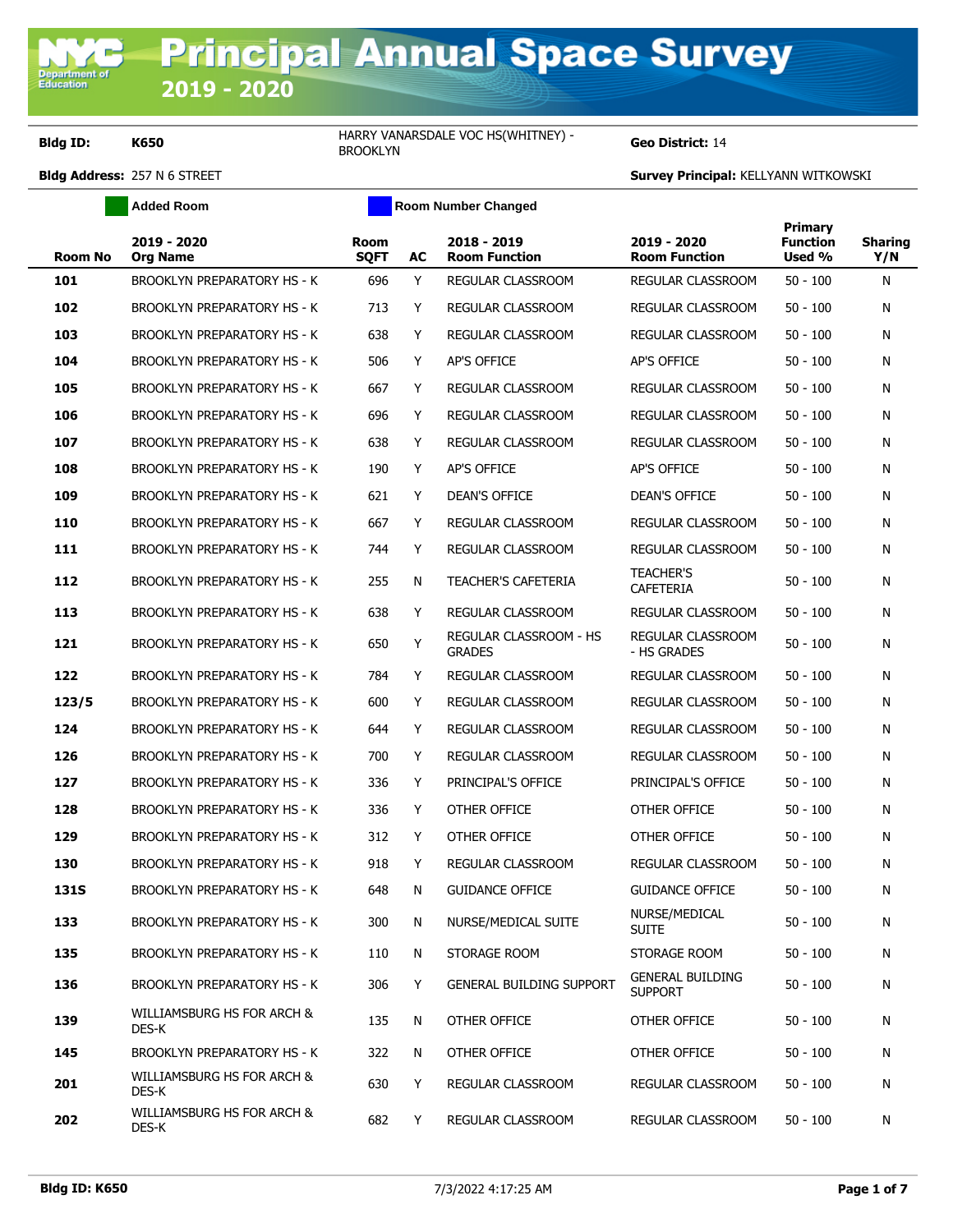**Department**<br>Education

**Bldg ID: K650** HARRY VANARSDALE VOC HS(WHITNEY) -

**Geo District: 14** 

|                | <b>Added Room</b>                   |                            |           | <b>Room Number Changed</b>          |                                           |                                             |                       |
|----------------|-------------------------------------|----------------------------|-----------|-------------------------------------|-------------------------------------------|---------------------------------------------|-----------------------|
| <b>Room No</b> | 2019 - 2020<br><b>Org Name</b>      | <b>Room</b><br><b>SQFT</b> | <b>AC</b> | 2018 - 2019<br><b>Room Function</b> | 2019 - 2020<br><b>Room Function</b>       | <b>Primary</b><br><b>Function</b><br>Used % | <b>Sharing</b><br>Y/N |
| 203            | WILLIAMSBURG HS FOR ARCH &<br>DES-K | 638                        | Y         | REGULAR CLASSROOM                   | <b>REGULAR CLASSROOM</b>                  | $50 - 100$                                  | Ν                     |
| 204            | WILLIAMSBURG HS FOR ARCH &<br>DES-K | 506                        | Y         | <b>AP'S OFFICE</b>                  | <b>AP'S OFFICE</b>                        | $50 - 100$                                  | Ν                     |
| 205            | WILLIAMSBURG HS FOR ARCH &<br>DES-K | 644                        | Y         | REGULAR CLASSROOM                   | REGULAR CLASSROOM                         | $50 - 100$                                  | Ν                     |
| 206            | WILLIAMSBURG HS FOR ARCH &<br>DES-K | 696                        | Y         | <b>COMPUTER LAB</b>                 | <b>COMPUTER LAB</b>                       | $50 - 100$                                  | Ν                     |
| 207            | WILLIAMSBURG HS FOR ARCH &<br>DES-K | 230                        | Y         | <b>GUIDANCE OFFICE</b>              | <b>GUIDANCE OFFICE</b>                    | $50 - 100$                                  | Ν                     |
| 208            | WILLIAMSBURG HS FOR ARCH &<br>DES-K | 260                        | Υ         | <b>GUIDANCE OFFICE</b>              | <b>GUIDANCE OFFICE</b>                    | $50 - 100$                                  | Ν                     |
| 209            | WILLIAMSBURG HS FOR ARCH &<br>DES-K | 644                        | Y         | REGULAR CLASSROOM                   | REGULAR CLASSROOM                         | $50 - 100$                                  | Ν                     |
| 210            | WILLIAMSBURG HS FOR ARCH &<br>DES-K | 667                        | Y         | REGULAR CLASSROOM                   | REGULAR CLASSROOM                         | $50 - 100$                                  | Ν                     |
| 211            | WILLIAMSBURG HS FOR ARCH &<br>DES-K | 696                        | Y         | REGULAR CLASSROOM                   | REGULAR CLASSROOM                         | $50 - 100$                                  | Ν                     |
| 212            | WILLIAMSBURG HS FOR ARCH &<br>DES-K | 272                        | Υ         | <b>DEAN'S OFFICE</b>                | <b>DEAN'S OFFICE</b>                      | $50 - 100$                                  | Ν                     |
| 213            | WILLIAMSBURG HS FOR ARCH &<br>DES-K | 660                        | Y         | <b>REGULAR CLASSROOM</b>            | REGULAR CLASSROOM                         | $50 - 100$                                  | Ν                     |
| 216            | WILLIAMSBURG HS FOR ARCH &<br>DES-K | 616                        | Y         | REGULAR CLASSROOM                   | REGULAR CLASSROOM                         | $50 - 100$                                  | Ν                     |
| 222            | WILLIAMSBURG HS FOR ARCH &<br>DES-K | 812                        | Y         | REGULAR CLASSROOM                   | REGULAR CLASSROOM                         | $50 - 100$                                  | Ν                     |
| 223            | WILLIAMSBURG HS FOR ARCH &<br>DES-K | 600                        | Y         | REGULAR CLASSROOM                   | REGULAR CLASSROOM                         | $50 - 100$                                  | Ν                     |
| 224            | WILLIAMSBURG HS FOR ARCH &<br>DES-K | 648                        | Y         | REGULAR CLASSROOM                   | REGULAR CLASSROOM                         | $50 - 100$                                  | Ν                     |
| 225            | WILLIAMSBURG HS FOR ARCH &<br>DES-K | 625                        | Y         | <b>REGULAR CLASSROOM</b>            | REGULAR CLASSROOM                         | $50 - 100$                                  | Ν                     |
| 226            | WILLIAMSBURG HS FOR ARCH &<br>DES-K | 1092                       | Y         | <b>REGULAR CLASSROOM</b>            | <b>REGULAR CLASSROOM</b>                  | $50 - 100$                                  | Ν                     |
| 227            | WILLIAMSBURG HS FOR ARCH &<br>DES-K | 572                        | Y         | OTHER OFFICE                        | OTHER OFFICE                              | $50 - 100$                                  | Ν                     |
| 228            | WILLIAMSBURG HS FOR ARCH &<br>DES-K | 448                        | Y         | PRINCIPAL'S OFFICE                  | PRINCIPAL'S OFFICE                        | $50 - 100$                                  | N                     |
| 229            | WILLIAMSBURG HS FOR ARCH &<br>DES-K | 598                        | Y         | <b>REGULAR CLASSROOM</b>            | REGULAR CLASSROOM                         | $50 - 100$                                  | N                     |
| 230            | WILLIAMSBURG HS FOR ARCH &<br>DES-K | 621                        | Y         | <b>GENERAL/MAIN OFFICE</b>          | <b>GENERAL/MAIN</b><br><b>OFFICE</b>      | $50 - 100$                                  | N                     |
| <b>230A</b>    | WILLIAMSBURG HS FOR ARCH &<br>DES-K | 150                        | N         | ATTENDANCE OFFICE                   | ATTENDANCE OFFICE                         | $50 - 100$                                  | N                     |
| 231            | WILLIAMSBURG HS FOR ARCH &<br>DES-K | 1000                       | Y         | REGULAR CLASSROOM                   | REGULAR CLASSROOM                         | $50 - 100$                                  | Ν                     |
| 232            | WILLIAMSBURG HS FOR ARCH &<br>DES-K | 1586                       | Y         | <b>RESOURCE ROOM</b>                | <b>RESOURCE ROOM</b>                      | $50 - 100$                                  | Ν                     |
| 232A-MR        | WILLIAMSBURG HS FOR ARCH &<br>DES-K | 312                        | N         | <b>GENERAL BUILDING SUPPORT</b>     | <b>GENERAL BUILDING</b><br><b>SUPPORT</b> | $50 - 100$                                  | N                     |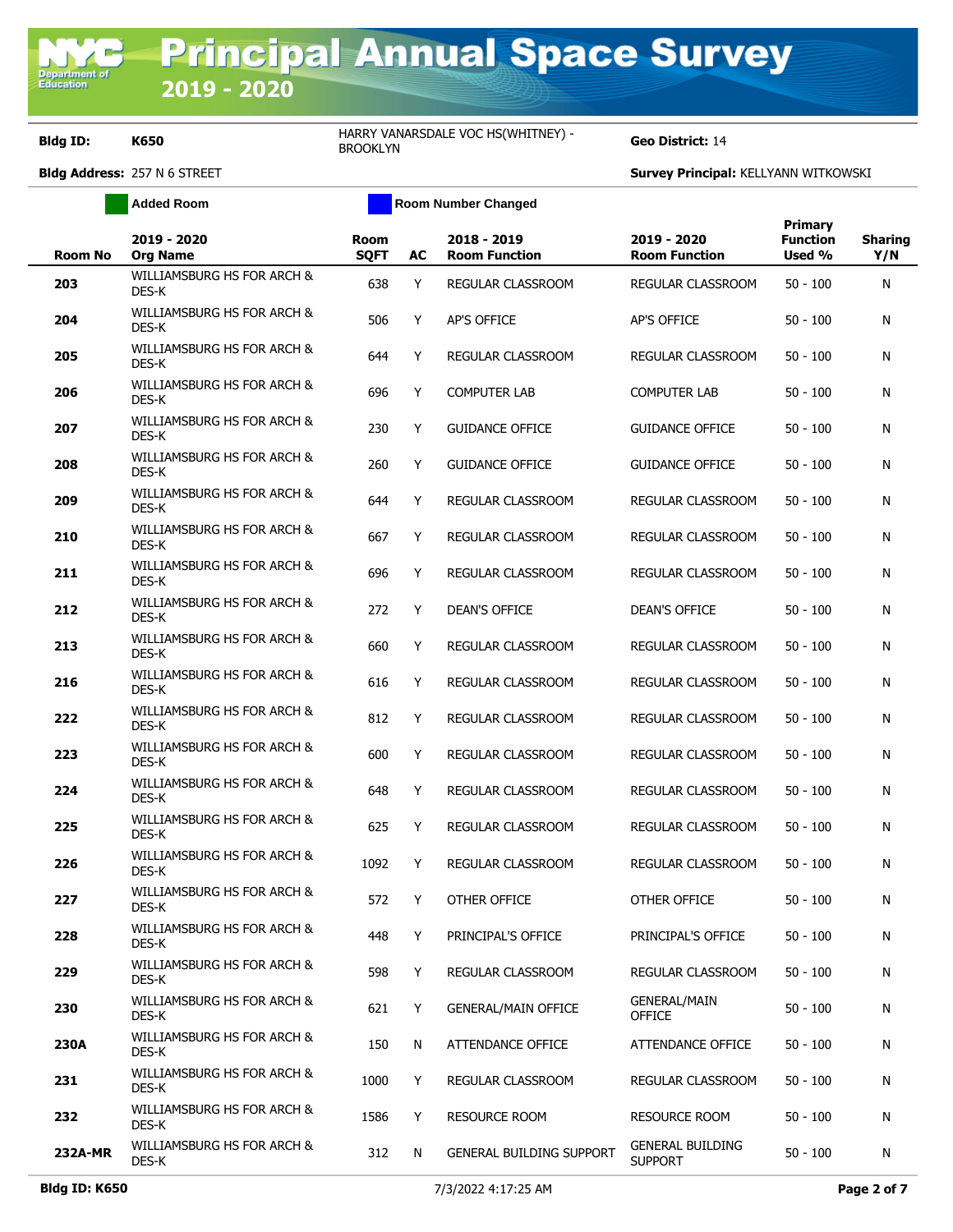Department of<br>Education

**Bldg ID: K650 HARRY VANARSDALE VOC HS(WHITNEY)** -HARRY VANARSDALE VOC HS(WHITNEY) <sup>-</sup> Geo District: 14

|                | <b>Added Room</b>                   |                            |    | <b>Room Number Changed</b>          |                                      |                                             |                       |
|----------------|-------------------------------------|----------------------------|----|-------------------------------------|--------------------------------------|---------------------------------------------|-----------------------|
| <b>Room No</b> | 2019 - 2020<br><b>Org Name</b>      | <b>Room</b><br><b>SQFT</b> | AC | 2018 - 2019<br><b>Room Function</b> | 2019 - 2020<br><b>Room Function</b>  | <b>Primary</b><br><b>Function</b><br>Used % | <b>Sharing</b><br>Y/N |
| 321            | WILLIAMSBURG HS FOR ARCH &<br>DES-K | 1248                       | Y  | DANCE ROOM                          | DANCE ROOM                           | $50 - 100$                                  | N                     |
| 322            | WILLIAMSBURG HS FOR ARCH &<br>DES-K | 1392                       | Y  | WOOD/CARPENTRY SHOP                 | WOOD/CARPENTRY<br><b>SHOP</b>        | $50 - 100$                                  | N                     |
| 325            | WIILIAMSBURG PREP- BROOKLYN         | 475                        | Y  | REGULAR CLASSROOM                   | REGULAR CLASSROOM                    | $50 - 100$                                  | N                     |
| 326            | WILLIAMSBURG HS FOR ARCH &<br>DES-K | 1421                       | Y  | WOOD/CARPENTRY SHOP                 | WOOD/CARPENTRY<br><b>SHOP</b>        | $50 - 100$                                  | N                     |
| 327            | WIILIAMSBURG PREP- BROOKLYN         | 598                        | Y  | REGULAR CLASSROOM                   | REGULAR CLASSROOM                    | $50 - 100$                                  | N                     |
| 328            | WILLIAMSBURG HS FOR ARCH &<br>DES-K | 672                        | Y  | REGULAR CLASSROOM                   | REGULAR CLASSROOM                    | $50 - 100$                                  | N                     |
| 328A           | WILLIAMSBURG HS FOR ARCH &<br>DES-K | 228                        | Y  | OTHER OFFICE                        | OTHER OFFICE                         | $50 - 100$                                  | N                     |
| 329            | WIILIAMSBURG PREP- BROOKLYN         | 650                        | Y  | REGULAR CLASSROOM                   | REGULAR CLASSROOM                    | $50 - 100$                                  | N                     |
| 330            | WIILIAMSBURG PREP- BROOKLYN         | 588                        | Y  | <b>REGULAR CLASSROOM</b>            | REGULAR CLASSROOM                    | $50 - 100$                                  | N                     |
| 331            | WILLIAMSBURG HS FOR ARCH &<br>DES-K | 312                        | Y  | <b>GUIDANCE OFFICE</b>              | <b>GUIDANCE OFFICE</b>               | $50 - 100$                                  | N                     |
| 333            | WIILIAMSBURG PREP- BROOKLYN         | 304                        | Y  | <b>DEAN'S OFFICE</b>                | OTHER OFFICE                         | $50 - 100$                                  | N                     |
| 401A           | WIILIAMSBURG PREP- BROOKLYN         | 725                        | Y  | REGULAR CLASSROOM                   | <b>REGULAR CLASSROOM</b>             | $50 - 100$                                  | N                     |
| 401B           | WIILIAMSBURG PREP- BROOKLYN         | 667                        | Y  | REGULAR CLASSROOM                   | REGULAR CLASSROOM                    | $50 - 100$                                  | N                     |
| 402            | WIILIAMSBURG PREP- BROOKLYN         | 713                        | Y  | REGULAR CLASSROOM                   | REGULAR CLASSROOM                    | $50 - 100$                                  | N                     |
| 404            | WIILIAMSBURG PREP- BROOKLYN         | 425                        | N  | <b>GUIDANCE OFFICE</b>              | AP'S OFFICE                          | $50 - 100$                                  | N                     |
| 405            | WIILIAMSBURG PREP- BROOKLYN         | 308                        | Y  | PRINCIPAL'S OFFICE                  | PRINCIPAL'S OFFICE                   | $50 - 100$                                  | N                     |
| 406            | WIILIAMSBURG PREP- BROOKLYN         | 725                        | Y  | REGULAR CLASSROOM                   | REGULAR CLASSROOM                    | $50 - 100$                                  | N                     |
| 407            | WIILIAMSBURG PREP- BROOKLYN         | 322                        | Y  | <b>AP'S OFFICE</b>                  | <b>GUIDANCE OFFICE</b>               | $50 - 100$                                  | N                     |
| 409A           | WIILIAMSBURG PREP- BROOKLYN         | 299                        | Y  | AP'S OFFICE                         | <b>GUIDANCE OFFICE</b>               | $50 - 100$                                  | N                     |
| 409B           | WIILIAMSBURG PREP- BROOKLYN         | 575                        | Y  | REGULAR CLASSROOM                   | REGULAR CLASSROOM                    | $50 - 100$                                  | N                     |
| 410A           | WIILIAMSBURG PREP- BROOKLYN         | 425                        | Y  | <b>TEACHER'S ROOM</b>               | <b>TEACHER'S ROOM</b>                | $50 - 100$                                  | N                     |
| 410B           | WIILIAMSBURG PREP- BROOKLYN         | 528                        | Y  | <b>TEACHER'S CAFETERIA</b>          | TEACHER'S<br><b>CAFETERIA</b>        | $50 - 100$                                  | N                     |
| 411            | WIILIAMSBURG PREP- BROOKLYN         | 696                        | Y  | REGULAR CLASSROOM                   | REGULAR CLASSROOM                    | $50 - 100$                                  | N                     |
| 412            | WIILIAMSBURG PREP- BROOKLYN         | 272                        | N  | OTHER OFFICE                        | <b>DEAN'S OFFICE</b>                 | $50 - 100$                                  | N                     |
| 413            | WIILIAMSBURG PREP- BROOKLYN         | 725                        | Y  | REGULAR CLASSROOM                   | REGULAR CLASSROOM                    | $50 - 100$                                  | N                     |
| 421            | WIILIAMSBURG PREP- BROOKLYN         | 650                        | Y  | REGULAR CLASSROOM                   | REGULAR CLASSROOM                    | $50 - 100$                                  | N                     |
| 422            | WIILIAMSBURG PREP- BROOKLYN         | 756                        | Y  | REGULAR CLASSROOM                   | REGULAR CLASSROOM                    | 50 - 100                                    | N                     |
| 424            | WIILIAMSBURG PREP- BROOKLYN         | 638                        | Y  | <b>GENERAL/MAIN OFFICE</b>          | <b>GENERAL/MAIN</b><br><b>OFFICE</b> | $50 - 100$                                  | N                     |
| 426            | WIILIAMSBURG PREP- BROOKLYN         | 725                        | Y  | <b>COMPUTER LAB</b>                 | <b>COMPUTER LAB</b>                  | $50 - 100$                                  | N                     |
| 427            | WIILIAMSBURG PREP- BROOKLYN         | 550                        | Y  | REGULAR CLASSROOM                   | REGULAR CLASSROOM                    | $50 - 100$                                  | N                     |
| 428            | WIILIAMSBURG PREP- BROOKLYN         | 756                        | Y  | REGULAR CLASSROOM                   | REGULAR CLASSROOM                    | $50 - 100$                                  | N                     |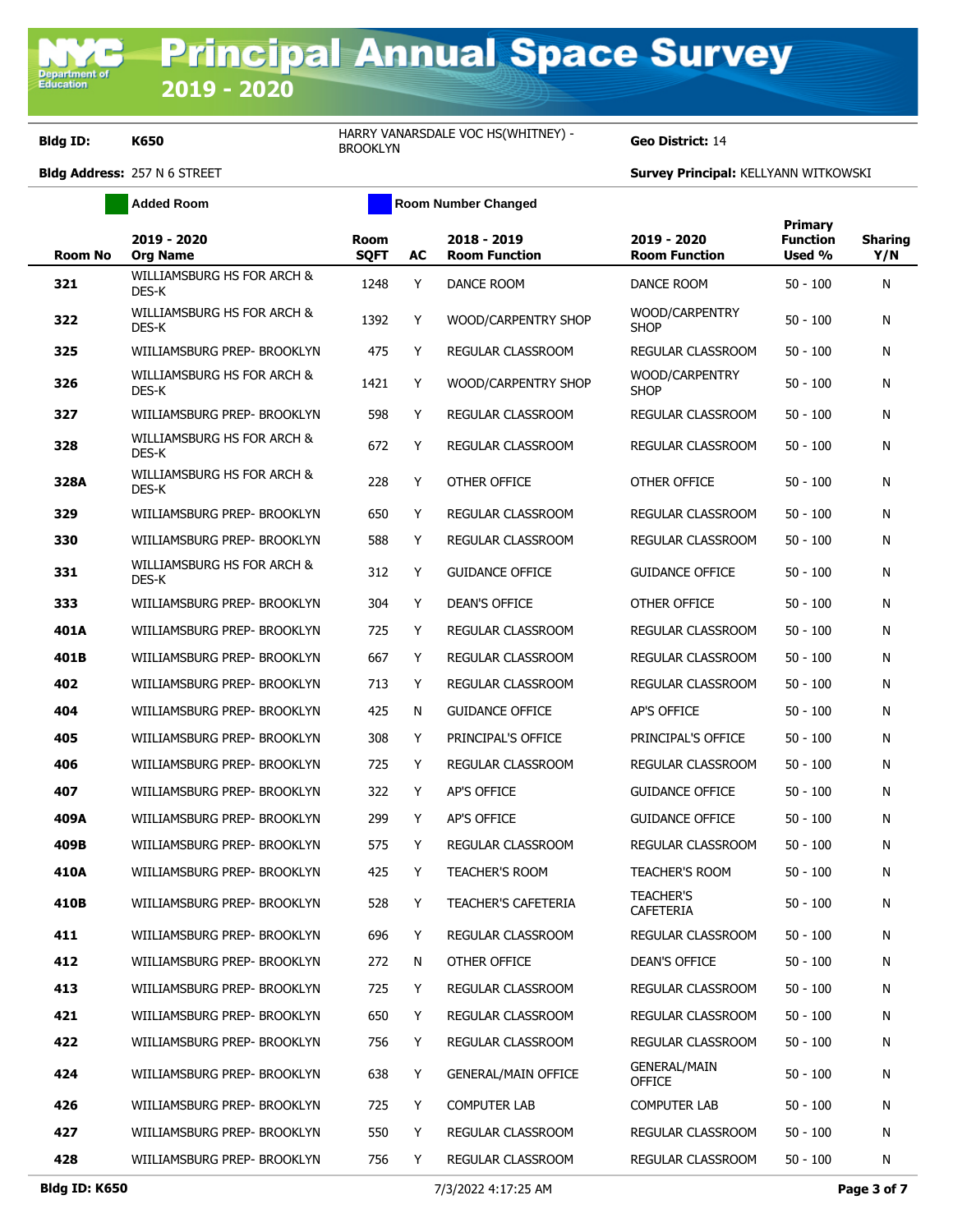Department of<br>Education

**Bldg ID: K650 HARRY VANARSDALE VOC HS(WHITNEY)** -HARRY VANARSDALE VOC HS(WHITNEY) <sup>-</sup> Geo District: 14

|                | <b>Added Room</b>                   |                            |    | <b>Room Number Changed</b>              |                                           |                                      |                       |
|----------------|-------------------------------------|----------------------------|----|-----------------------------------------|-------------------------------------------|--------------------------------------|-----------------------|
| <b>Room No</b> | 2019 - 2020<br><b>Org Name</b>      | <b>Room</b><br><b>SQFT</b> | AC | 2018 - 2019<br><b>Room Function</b>     | 2019 - 2020<br><b>Room Function</b>       | Primary<br><b>Function</b><br>Used % | <b>Sharing</b><br>Y/N |
| 429            | WIILIAMSBURG PREP- BROOKLYN         | 832                        | Y  | REGULAR CLASSROOM                       | REGULAR CLASSROOM                         | $50 - 100$                           | N                     |
| 430            | WIILIAMSBURG PREP- BROOKLYN         | 702                        | Y  | REGULAR CLASSROOM                       | <b>REGULAR CLASSROOM</b>                  | $50 - 100$                           | N                     |
| 430A           | WIILIAMSBURG PREP- BROOKLYN         | 644                        | Y  | REGULAR CLASSROOM                       | REGULAR CLASSROOM                         | $50 - 100$                           | N                     |
| 431            | WIILIAMSBURG PREP- BROOKLYN         | 806                        | Y  | REGULAR CLASSROOM                       | REGULAR CLASSROOM                         | $50 - 100$                           | N                     |
| 433            | WIILIAMSBURG PREP- BROOKLYN         | 936                        | Y  | REGULAR CLASSROOM                       | REGULAR CLASSROOM                         | $50 - 100$                           | N                     |
| 501            | WIILIAMSBURG PREP- BROOKLYN         | 725                        | Y  | SCIENCE DEMO ROOM                       | SCIENCE DEMO ROOM                         | $50 - 100$                           | N                     |
| 502A           | WIILIAMSBURG PREP- BROOKLYN         | 440                        | Y  | SCIENCE DEMO ROOM                       | SCIENCE DEMO ROOM                         | $50 - 100$                           | N                     |
| 502B           | WIILIAMSBURG PREP- BROOKLYN         | 713                        | Y  | REGULAR CLASSROOM                       | REGULAR CLASSROOM                         | $50 - 100$                           | N                     |
| 503            | <b>BROOKLYN PREPARATORY HS - K</b>  | 667                        | Y  | SCIENCE DEMO ROOM                       | SCIENCE DEMO ROOM                         | $50 - 100$                           | N                     |
| 505            | <b>BROOKLYN PREPARATORY HS - K</b>  | 1188                       | Y  | <b>SCIENCE LAB</b>                      | <b>SCIENCE LAB</b>                        | $50 - 100$                           | N                     |
| 506            | WILLIAMSBURG HS FOR ARCH &<br>DES-K | 1550                       | Y  | <b>SCIENCE LAB</b>                      | <b>SCIENCE LAB</b>                        | $50 - 100$                           | N                     |
| 506A           | WILLIAMSBURG HS FOR ARCH &<br>DES-K | 390                        | N  | <b>SCIENCE PREP ROOM</b>                | <b>SCIENCE PREP ROOM</b>                  | $50 - 100$                           | N                     |
| 507            | WIILIAMSBURG PREP- BROOKLYN         | 736                        | N  | SCIENCE PREP ROOM                       | SCIENCE PREP ROOM                         | $50 - 100$                           | N                     |
| 508            | WIILIAMSBURG PREP- BROOKLYN         | 304                        | Y  | OTHER OFFICE                            | OTHER OFFICE                              | $50 - 100$                           | N                     |
| 509            | WIILIAMSBURG PREP- BROOKLYN         | 1032                       | Y  | <b>SCIENCE LAB</b>                      | <b>SCIENCE LAB</b>                        | $50 - 100$                           | N                     |
| 510            | WILLIAMSBURG HS FOR ARCH &<br>DES-K | 638                        | Y  | SCIENCE DEMO ROOM                       | SCIENCE DEMO ROOM                         | $50 - 100$                           | N                     |
| <b>AUD</b>     | <b>BROOKLYN PREPARATORY HS - K</b>  | 7020                       | N  | <b>AUDITORIUM</b>                       | AUDITORIUM                                | $50 - 100$                           | N                     |
| <b>B11</b>     | <b>BROOKLYN PREPARATORY HS - K</b>  | 672                        | N  | MULTI-PURPOSE CLASSROOM                 | MULTI-PURPOSE<br><b>CLASSROOM</b>         | $50 - 100$                           | N                     |
| $B-2$          | BROOKLYN PREPARATORY HS - K         | 1650                       | N  | <b>KITCHEN</b>                          | <b>KITCHEN</b>                            | $50 - 100$                           | N                     |
| $B-21$         | BROOKLYN PREPARATORY HS - K         | 300                        | N  | STORAGE ROOM                            | STORAGE ROOM                              | $50 - 100$                           | N                     |
| <b>B22</b>     | <b>BROOKLYN PREPARATORY HS - K</b>  | 756                        | N  | REGULAR CLASSROOM - HS<br><b>GRADES</b> | REGULAR CLASSROOM<br>- HS GRADES          | $50 - 100$                           | N                     |
| $B-23$         | BROOKLYN PREPARATORY HS - K         | 300                        | N  | <b>GENERAL BUILDING SUPPORT</b>         | <b>GENERAL BUILDING</b><br><b>SUPPORT</b> | $50 - 100$                           | N                     |
| <b>B24</b>     | BROOKLYN PREPARATORY HS - K         | 540                        | N  | REGULAR CLASSROOM                       | REGULAR CLASSROOM                         | $50 - 100$                           | N                     |
| $B-25$         | BROOKLYN PREPARATORY HS - K         | 90                         | N  | <b>GENERAL BUILDING SUPPORT</b>         | <b>GENERAL BUILDING</b><br><b>SUPPORT</b> | $50 - 100$                           | N                     |
| B26            | BROOKLYN PREPARATORY HS - K         | 1323                       | N  | ART ROOM                                | ART ROOM                                  | $50 - 100$                           | N                     |
| <b>B28</b>     | <b>BROOKLYN PREPARATORY HS - K</b>  | 672                        | Y  | REGULAR CLASSROOM - HS<br><b>GRADES</b> | REGULAR CLASSROOM<br>- HS GRADES          | $50 - 100$                           | N                     |
| <b>B29</b>     | <b>BROOKLYN PREPARATORY HS - K</b>  | 2544                       | N  | LIBRARY                                 | LIBRARY                                   | $50 - 100$                           | N                     |
| B-2A           | BROOKLYN PREPARATORY HS - K         | 210                        | N  | OTHER OFFICE                            | OTHER OFFICE                              | $50 - 100$                           | N                     |
| B-2B           | BROOKLYN PREPARATORY HS - K         | 480                        | Y  | REGULAR CLASSROOM                       | REGULAR CLASSROOM                         | $50 - 100$                           | N                     |
| <b>B30</b>     | BROOKLYN PREPARATORY HS - K         | 754                        | Y  | REGULAR CLASSROOM                       | REGULAR CLASSROOM                         | $50 - 100$                           | N                     |
| <b>B32</b>     | BROOKLYN PREPARATORY HS - K         | 252                        | N  | DEAN'S OFFICE                           | DEAN'S OFFICE                             | $50 - 100$                           | N                     |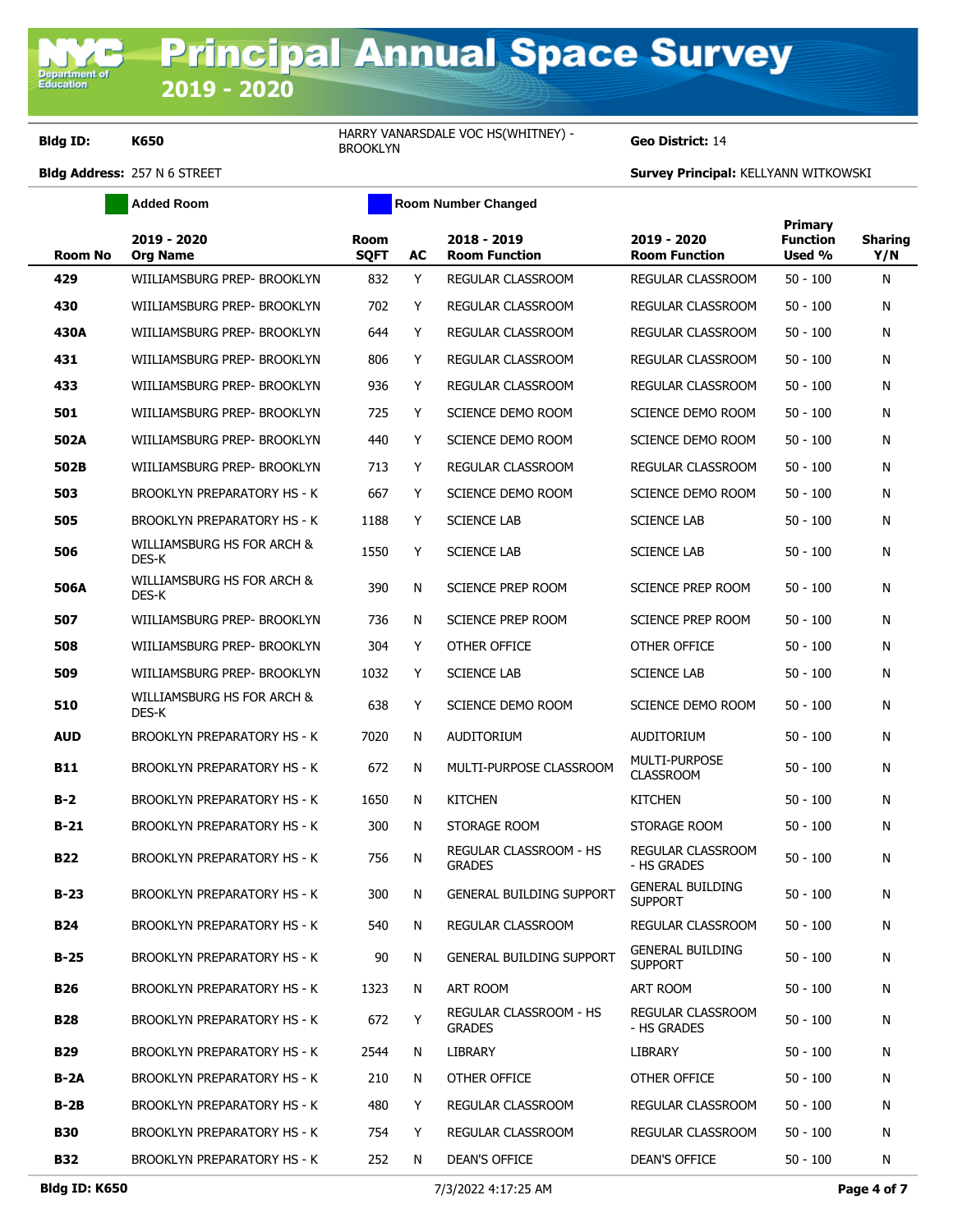Department<br>Education

**Bldg ID: K650 HARRY VANARSDALE VOC HS(WHITNEY)** -HARRY VANARSDALE VOC HS(WHITNEY) <sup>-</sup> Geo District: 14

|                   | Added Room                         |                            |    | Room Number Changed                      |                                                           |                                      |                       |
|-------------------|------------------------------------|----------------------------|----|------------------------------------------|-----------------------------------------------------------|--------------------------------------|-----------------------|
| <b>Room No</b>    | 2019 - 2020<br><b>Org Name</b>     | <b>Room</b><br><b>SQFT</b> | AC | 2018 - 2019<br><b>Room Function</b>      | 2019 - 2020<br><b>Room Function</b>                       | <b>Primary</b><br>Function<br>Used % | <b>Sharing</b><br>Y/N |
| <b>B34</b>        | BROOKLYN PREPARATORY HS - K        | 255                        | N  | <b>TEACHER'S ROOM</b>                    | <b>TEACHER'S ROOM</b>                                     | $50 - 100$                           | N                     |
| <b>B38</b>        | BROOKLYN PREPARATORY HS - K        | 255                        | N  | <b>GENERAL BUILDING SUPPORT</b>          | <b>GENERAL BUILDING</b><br><b>SUPPORT</b>                 | $50 - 100$                           | N                     |
| <b>B40</b>        | BROOKLYN PREPARATORY HS - K        | 1458                       | Y  | <b>WEIGHT ROOM</b>                       | <b>WEIGHT ROOM</b>                                        | $50 - 100$                           | N                     |
| <b>B41</b>        | <b>BROOKLYN PREPARATORY HS - K</b> | 238                        | N  | <b>GENERAL BUILDING SUPPORT</b>          | <b>GENERAL BUILDING</b><br><b>SUPPORT</b>                 | $50 - 100$                           | N                     |
| <b>B42</b>        | WIILIAMSBURG PREP- BROOKLYN        | 464                        | N  | <b>REGULAR CLASSROOM</b>                 | REGULAR CLASSROOM                                         | $50 - 100$                           | N                     |
| <b>B43A-MR</b>    | <b>BROOKLYN PREPARATORY HS - K</b> | 3822                       | N  | <b>GENERAL BUILDING SUPPORT</b>          | <b>GENERAL BUILDING</b><br><b>SUPPORT</b>                 | $50 - 100$                           | N                     |
| <b>B44</b>        | WIILIAMSBURG PREP- BROOKLYN        | 350                        | N  | ACADEMIC INTERVENTION<br><b>SERVICES</b> | <b>ACADEMIC</b><br><b>INTERVENTION</b><br><b>SERVICES</b> | $50 - 100$                           | N                     |
| <b>B46</b>        | <b>BROOKLYN PREPARATORY HS - K</b> | 1100                       | Y  | <b>MUSIC ROOM</b>                        | <b>MUSIC ROOM</b>                                         | $50 - 100$                           | N                     |
| C <sub>1</sub> C  | <b>BROOKLYN PREPARATORY HS - K</b> | 390                        | N  | OTHER SHOP ROOM                          | OTHER SHOP ROOM                                           | $50 - 100$                           | N                     |
| C <sub>2</sub> C  | <b>BROOKLYN PREPARATORY HS - K</b> | 279                        | N  | <b>GENERAL BUILDING SUPPORT</b>          | <b>GENERAL BUILDING</b><br><b>SUPPORT</b>                 | $50 - 100$                           | N                     |
| C <sub>3</sub> C  | <b>BROOKLYN PREPARATORY HS - K</b> | 160                        | N  | <b>GENERAL BUILDING SUPPORT</b>          | <b>GENERAL BUILDING</b><br><b>SUPPORT</b>                 | $50 - 100$                           | N                     |
| <b>C5C-BR</b>     | <b>BROOKLYN PREPARATORY HS - K</b> | 2376                       | N  | <b>GENERAL BUILDING SUPPORT</b>          | <b>GENERAL BUILDING</b><br><b>SUPPORT</b>                 | $50 - 100$                           | N                     |
| C7C               | <b>BROOKLYN PREPARATORY HS - K</b> | 300                        | N  | <b>KITCHEN</b>                           | <b>KITCHEN</b>                                            | $50 - 100$                           | N                     |
| <b>CAF</b>        | BROOKLYN PREPARATORY HS - K        | 6402                       | N  | STUDENT CAFETERIA                        | STUDENT CAFETERIA                                         | $50 - 100$                           | N                     |
| EC1               | <b>BROOKLYN PREPARATORY HS - K</b> | 540                        | N  | STORAGE ROOM                             | STORAGE ROOM                                              | $50 - 100$                           | N                     |
| EC <sub>2</sub> S | <b>BROOKLYN PREPARATORY HS - K</b> | 275                        | N  | <b>GENERAL BUILDING SUPPORT</b>          | <b>GENERAL BUILDING</b><br><b>SUPPORT</b>                 | $50 - 100$                           | N                     |
| EC3C              | <b>BROOKLYN PREPARATORY HS - K</b> | 572                        | N  | <b>GENERAL BUILDING SUPPORT</b>          | <b>GENERAL BUILDING</b><br><b>SUPPORT</b>                 | $50 - 100$                           | N                     |
| EC5S              | <b>BROOKLYN PREPARATORY HS - K</b> | 897                        | N  | STORAGE ROOM                             | STORAGE ROOM                                              | $50 - 100$                           | N                     |
| EC6S              | <b>BROOKLYN PREPARATORY HS - K</b> | 930                        | N  | <b>GENERAL BUILDING SUPPORT</b>          | <b>GENERAL BUILDING</b><br><b>SUPPORT</b>                 | $50 - 100$                           | N                     |
| EC7S              | <b>BROOKLYN PREPARATORY HS - K</b> | 312                        | N  | <b>GENERAL BUILDING SUPPORT</b>          | <b>GENERAL BUILDING</b><br><b>SUPPORT</b>                 | 50 - 100                             | Ν                     |
| <b>EC8S</b>       | <b>BROOKLYN PREPARATORY HS - K</b> | 225                        | N  | <b>GENERAL BUILDING SUPPORT</b>          | <b>GENERAL BUILDING</b><br><b>SUPPORT</b>                 | $50 - 100$                           | N                     |
| EC9S              | <b>BROOKLYN PREPARATORY HS - K</b> | 96                         | N  | <b>GENERAL BUILDING SUPPORT</b>          | <b>GENERAL BUILDING</b><br><b>SUPPORT</b>                 | $50 - 100$                           | N                     |
| <b>GYM</b>        | BROOKLYN PREPARATORY HS - K        | 6570                       | N  | <b>GYMNASIUM</b>                         | <b>GYMNASIUM</b>                                          | $50 - 100$                           | N                     |
| GYM1              | BROOKLYN PREPARATORY HS - K        | 208                        | N  | STORAGE ROOM                             | STORAGE ROOM                                              | $50 - 100$                           | N                     |
| <b>STO-1</b>      | BROOKLYN PREPARATORY HS - K        | 112                        | N  | STORAGE ROOM                             | STORAGE ROOM                                              | $50 - 100$                           | N                     |
| <b>STO-2</b>      | <b>BROOKLYN PREPARATORY HS - K</b> | 112                        | N  | STORAGE ROOM                             | STORAGE ROOM                                              | $50 - 100$                           | N                     |
| <b>STO-3</b>      | BROOKLYN PREPARATORY HS - K        | 112                        | N  | STORAGE ROOM                             | STORAGE ROOM                                              | $50 - 100$                           | N                     |
| STO-4             | BROOKLYN PREPARATORY HS - K        | 112                        | N  | STORAGE ROOM                             | STORAGE ROOM                                              | $50 - 100$                           | N                     |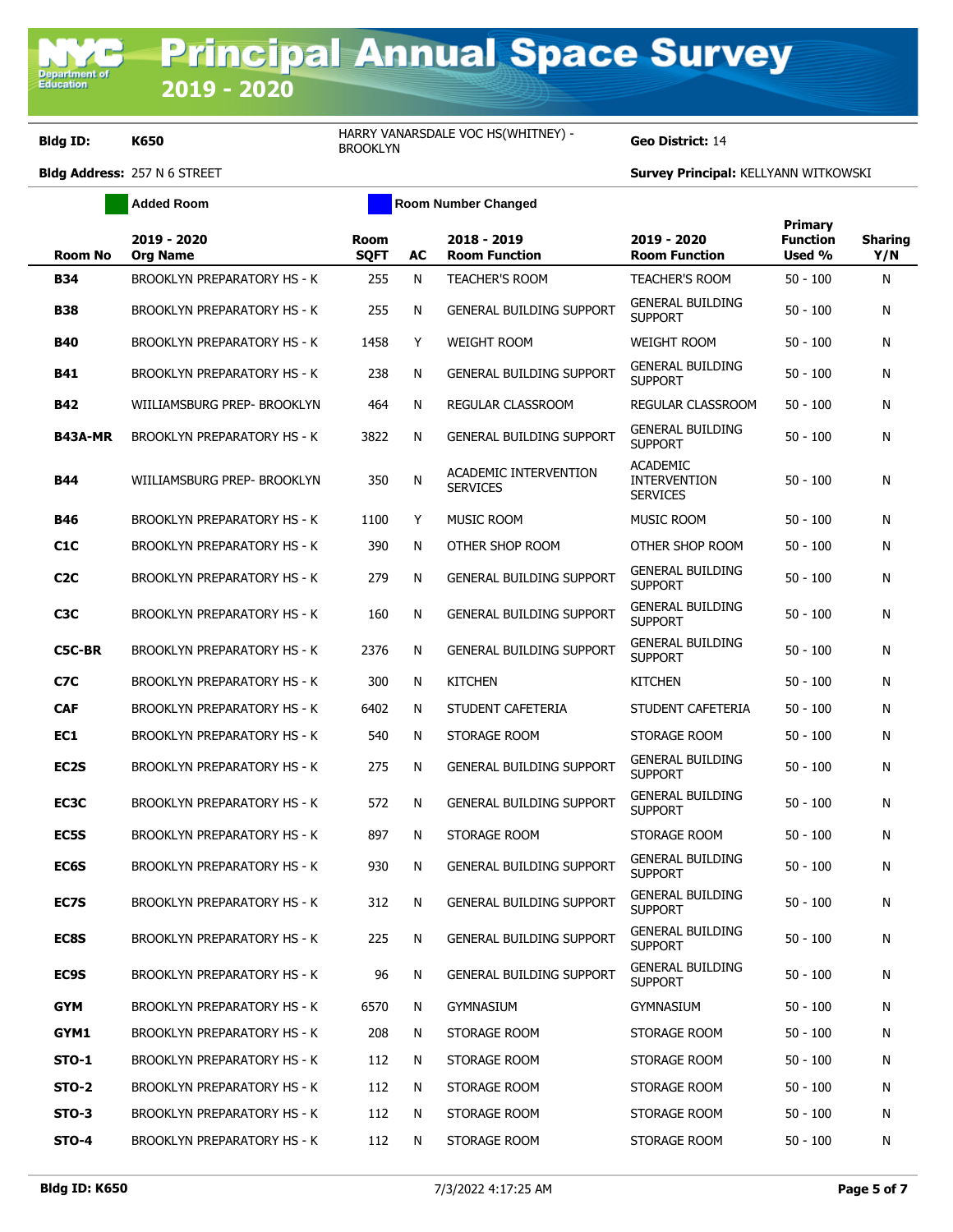| <b>Department of</b><br><b>Education</b> | <u>Frincipal Annual Space Survey</u><br>2019 - 2020                                                                                                                                          |                     |     |                                     |                                             |                                             |                       |
|------------------------------------------|----------------------------------------------------------------------------------------------------------------------------------------------------------------------------------------------|---------------------|-----|-------------------------------------|---------------------------------------------|---------------------------------------------|-----------------------|
| Bldg ID:                                 | K650                                                                                                                                                                                         | <b>BROOKLYN</b>     |     | HARRY VANARSDALE VOC HS(WHITNEY) -  | Geo District: 14                            |                                             |                       |
|                                          | <b>Bldg Address: 257 N 6 STREET</b>                                                                                                                                                          |                     |     |                                     | <b>Survey Principal: KELLYANN WITKOWSKI</b> |                                             |                       |
|                                          | <b>Added Room</b>                                                                                                                                                                            |                     |     | <b>Room Number Changed</b>          |                                             |                                             |                       |
| <b>Room No</b>                           | $2019 - 2020$<br><b>Org Name</b>                                                                                                                                                             | Room<br><b>SQFT</b> | AC. | 2018 - 2019<br><b>Room Function</b> | 2019 - 2020<br><b>Room Function</b>         | <b>Primary</b><br><b>Function</b><br>Used % | <b>Sharing</b><br>Y/N |
| <b>STO-5</b>                             | <b>BROOKLYN PREPARATORY HS - K</b>                                                                                                                                                           | 112                 | N   | STORAGE ROOM                        | STORAGE ROOM                                | $50 - 100$                                  | N                     |
| STO-6                                    | <b>BROOKLYN PREPARATORY HS - K</b>                                                                                                                                                           | 112                 | N   | STORAGE ROOM                        | STORAGE ROOM                                | $50 - 100$                                  | N                     |
|                                          | How many hallway bathrooms for students are there in your building?                                                                                                                          |                     |     |                                     |                                             | 8                                           |                       |
|                                          | Are any of the student bathrooms being shared by multiple schools?                                                                                                                           |                     | Y   |                                     |                                             |                                             |                       |
|                                          | Are all the student bathrooms open throughout the day?                                                                                                                                       |                     |     |                                     |                                             |                                             |                       |
|                                          | Please identify the number of non-instructional spaces, not reported above, being used for<br>instructional purposes, academic intervention services, or therapeutic or counseling services: |                     | 0   |                                     |                                             |                                             |                       |
|                                          | Are any of those non-instructional spaces being shared?                                                                                                                                      |                     |     |                                     |                                             | N                                           |                       |

**The Common Common Common Common Common Common Common Common Common Common Common Common Common Common Common C** 

Ä

**MAR Duingingle**